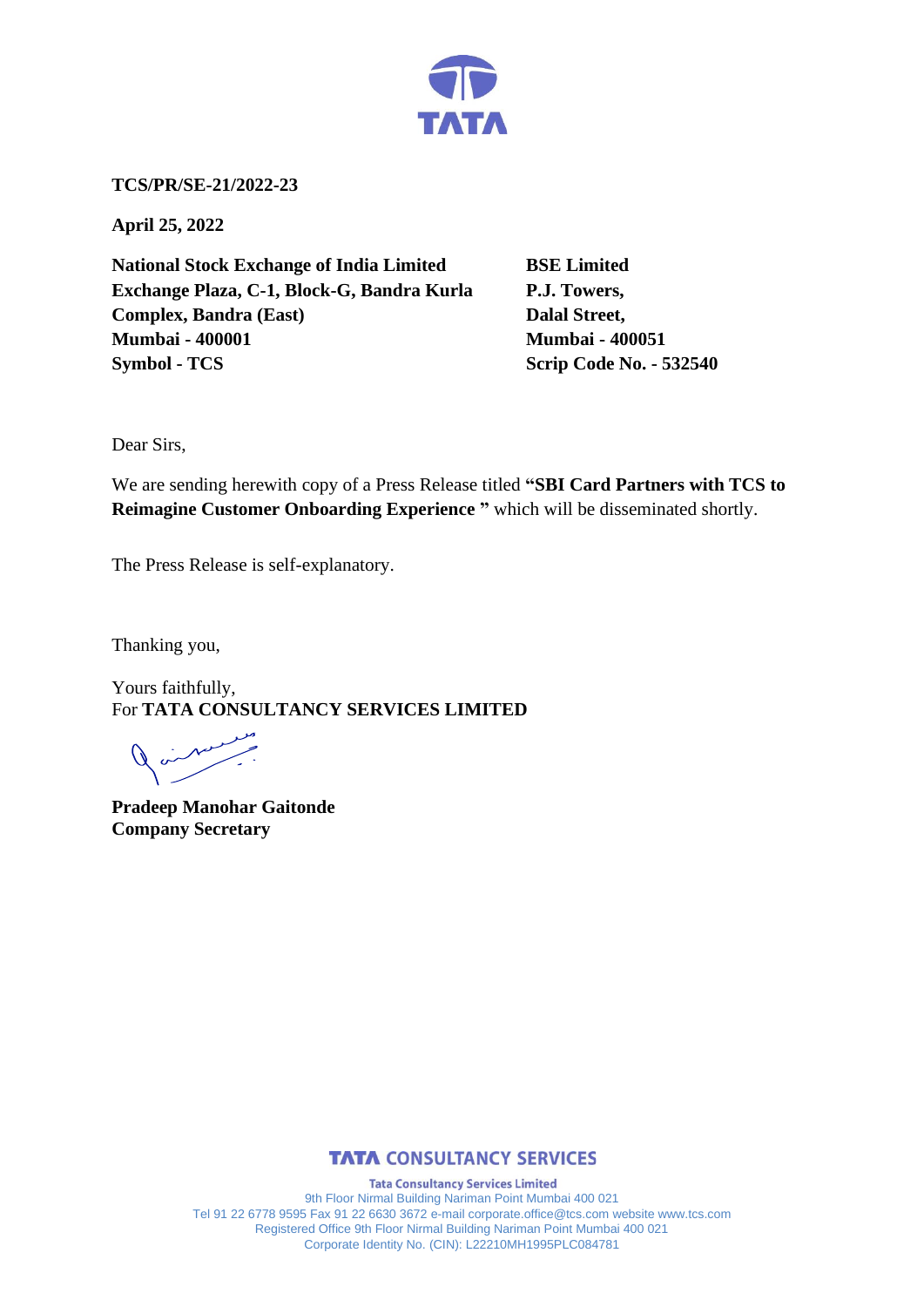

For immediate use Press Release

## **SBI Card Partners with TCS to Reimagine Customer Onboarding Experience**

*Tata Consultancy Services Accelerates SBI Card's Digital Transformation Journey*

**MUMBAI, April 25, 2022:** Tata Consultancy Services (TCS) (BSE: 532540, NSE: TCS) is expanding its strategic partnership with SBI Cards and Payments Services Ltd., India's largest pure-play credit card issuer, to power the latter's next leg of digital transformation.

The new engagement is built on a decade-long partnership. In the run up to SBI Card's blockbuster IPO in 2020, TCS had helped the company transform its core cards sourcing platform and digitized a significant portion of the process. The future-ready, agile platform personalized customer experience and helped boost sales and retention.

During the COVID-19 crisis when social distancing norms were affecting customer interactions, TCS worked closely with SBI Card to implement video KYC and e-signature features to fully digitalize its cards sourcing process. This entire digitalization project was complex, considering the integration touchpoints between these new technologies and the SBI Card-owned Sales24 platform, which is used for new account originations.

TCS will further digitalize and transform the online onboarding processes to enable a faster turnaround and frictionless experience which is expected to drive greater customer satisfaction. In addition, it will enable SBI Card to further expand its e-card issuance, delighting end customers and giving it a competitive edge in the market.

*"At SBI Card, we have been able to implement numerous high performing and scalable technology initiatives over the years in association with TCS. These have been designed to support our fast-growing customer base and expanding business operations. In fact, we have been redefining user experience for our customers by investing in best-in-class digital capabilities to ensure enhanced customer engagement and payments experience. TCS as a strategic partner has played an important role in this digital journey for us, especially in digitizing our core cards sourcing platform, implementation of Video KYC and eSignature features during COVID-19 period,"* said **Rama Mohan Rao Amara, MD & CEO, SBI Card***.*

*"We are thrilled to expand our long-standing partnership with SBI Card to leverage our deep contextual and domain knowledge, customer-centric strategies, and expertise in driving transformation programs, to realize their vision of forming long-lasting customer relationships, and accelerate their next wave of growth,"* said **Anupam Singhal, Business Head, Banking, Financial Services, and Insurance, TCS**.

## About Tata Consultancy Services (TCS)

Tata Consultancy Services is an IT services, consulting and business solutions organization that has been partnering with many of the world's largest businesses in their transformation journeys for over 50 years. TCS offers a consulting-led, cognitive powered, integrated portfolio of business, technology and engineering services and solutions. This is delivered through its unique Location Independent Agile™ delivery model, recognized as a benchmark of excellence in software development.

A part of the Tata group, India's largest multinational business group, TCS has over 592,000 of the world's best-trained consultants in 46 countries. The company generated consolidated revenues of US \$25.7 billion in the fiscal year ended March 31, 2022, and is listed on the BSE (formerly Bombay Stock Exchange) and the NSE (National Stock Exchange) in India. TCS' proactive stance on climate change and award-winning work